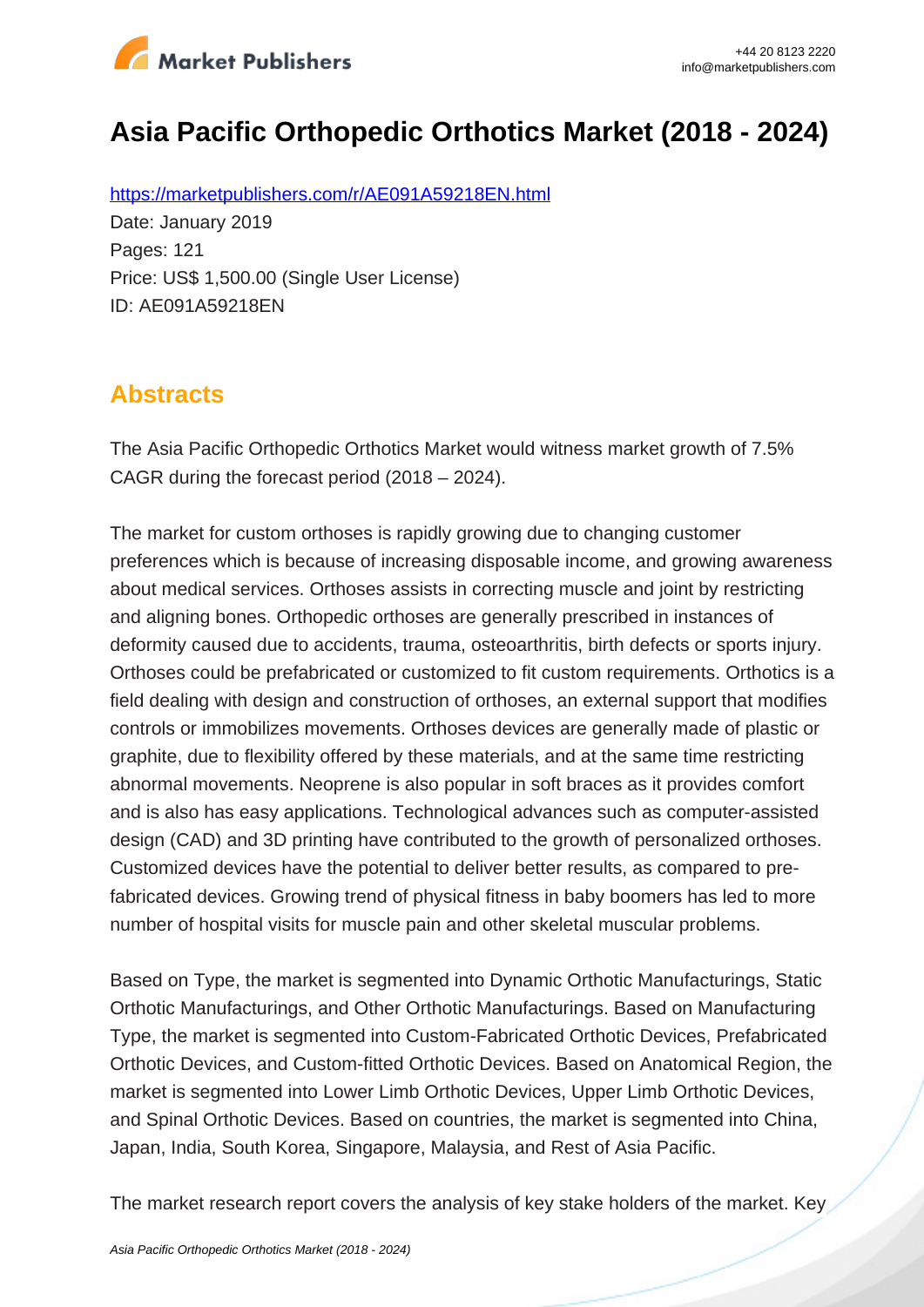

companies profiled in the report include DJO Global Inc., Ottobock, Orthofix Medical, Ossur, DeRoyal Industries, Medi GmbH & Co. KG, Biomet Inc., Nakamura Brace Co. Ltd., Thuasne SA, and Aspen Pharmacare Holdings Limited.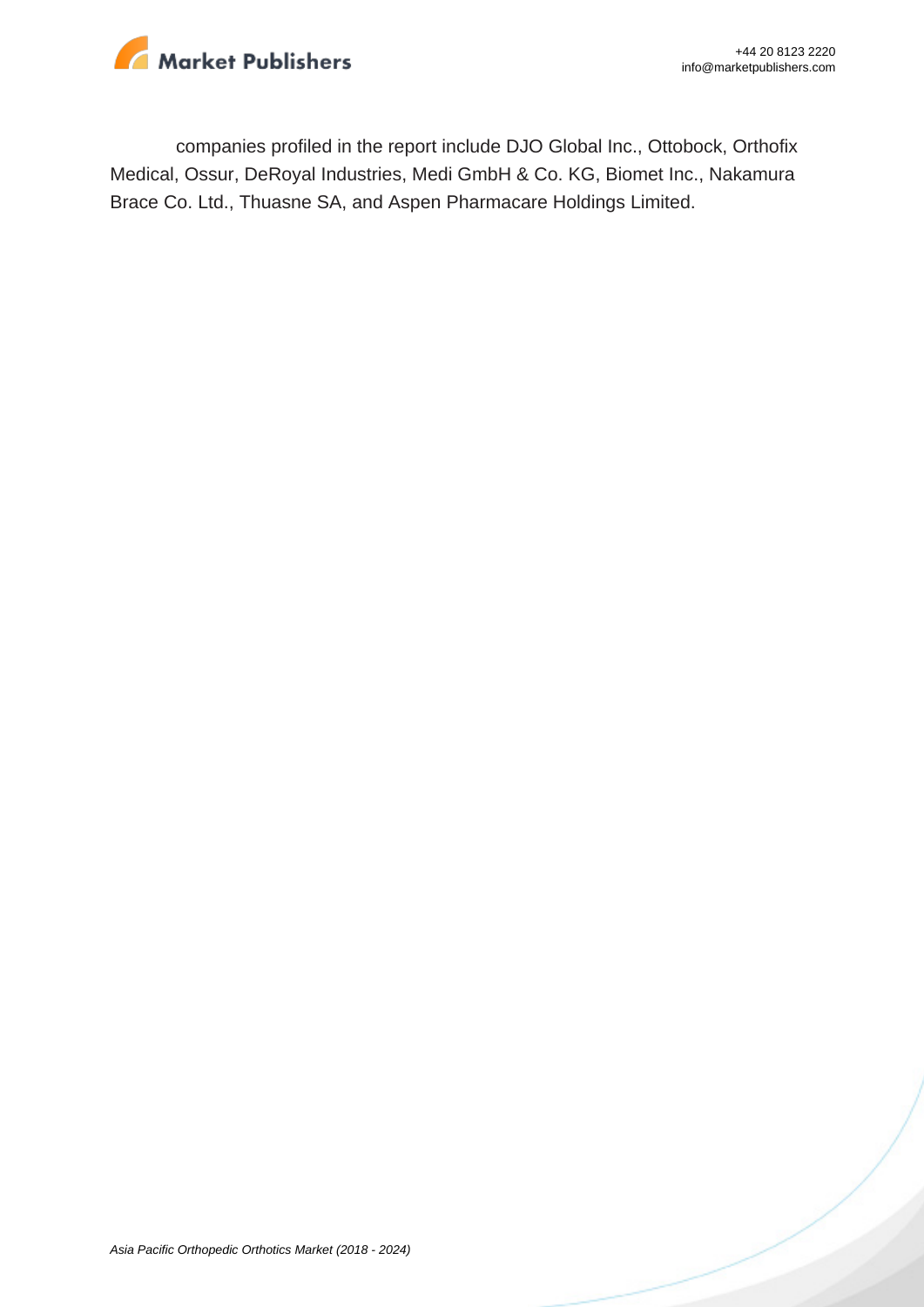

## **Contents**

#### **CHAPTER 1. MARKET SCOPE & METHODOLOGY**

- 1.1 Market Definition
- 1.2 Objectives
- 1.3 Market Scope
- 1.4 Segmentation
- 1.4.1 Asia Pacific Orthopedic Orthotics Market, by Type
- 1.4.2 Asia Pacific Orthopedic Orthotics Market, by Manufacturing Type
- 1.4.3 Asia Pacific Orthopedic Orthotics Market, by Anatomical Region
- 1.4.4 Asia Pacific Orthopedic Orthotics Market, by Country
- 1.5 Methodology for the research

#### **CHAPTER 2. MARKET OVERVIEW**

- 2.1 Introduction
	- 2.1.1 Overview
	- 2.1.2 Market Composition and Scenario
	- 2.1.3 Players Outlook for the Market
- 2.2 Key Factors Impacting the Market
	- 2.2.1 Market Drivers
	- 2.2.2 Market Restraints

#### **CHAPTER 3. ASIA PACIFIC ORTHOPEDIC ORTHOTICS MARKET BY TYPE**

- 3.1.1 Asia Pacific Dynamic Orthotic Manufacturings Market by Country
- 3.1.2 Asia Pacific Static Orthotic Manufacturings Market by Country
- 3.1.3 Asia Pacific Other Orthotic Manufacturings Market by Country

### **CHAPTER 4. ASIA PACIFIC ORTHOPEDIC ORTHOTICS MARKET BY MANUFACTURING TYPE**

- 4.1.1 Asia Pacific Custom-Fabricated Orthotic Devices Market by Country
- 4.1.2 Asia Pacific Prefabricated Orthotic Devices Market by Country
- 4.1.3 Asia Pacific Custom-fitted Orthotic Devices Market by Country

### **CHAPTER 5. ASIA PACIFIC ORTHOPEDIC ORTHOTICS MARKET BY ANATOMICAL REGION**

[Asia Pacific Orthopedic Orthotics Market \(2018 - 2024\)](https://marketpublishers.com/report/medical_devices/orthopedic/asia-pacific-orthopedic-orthotics-market-analysis-2017-2023.html)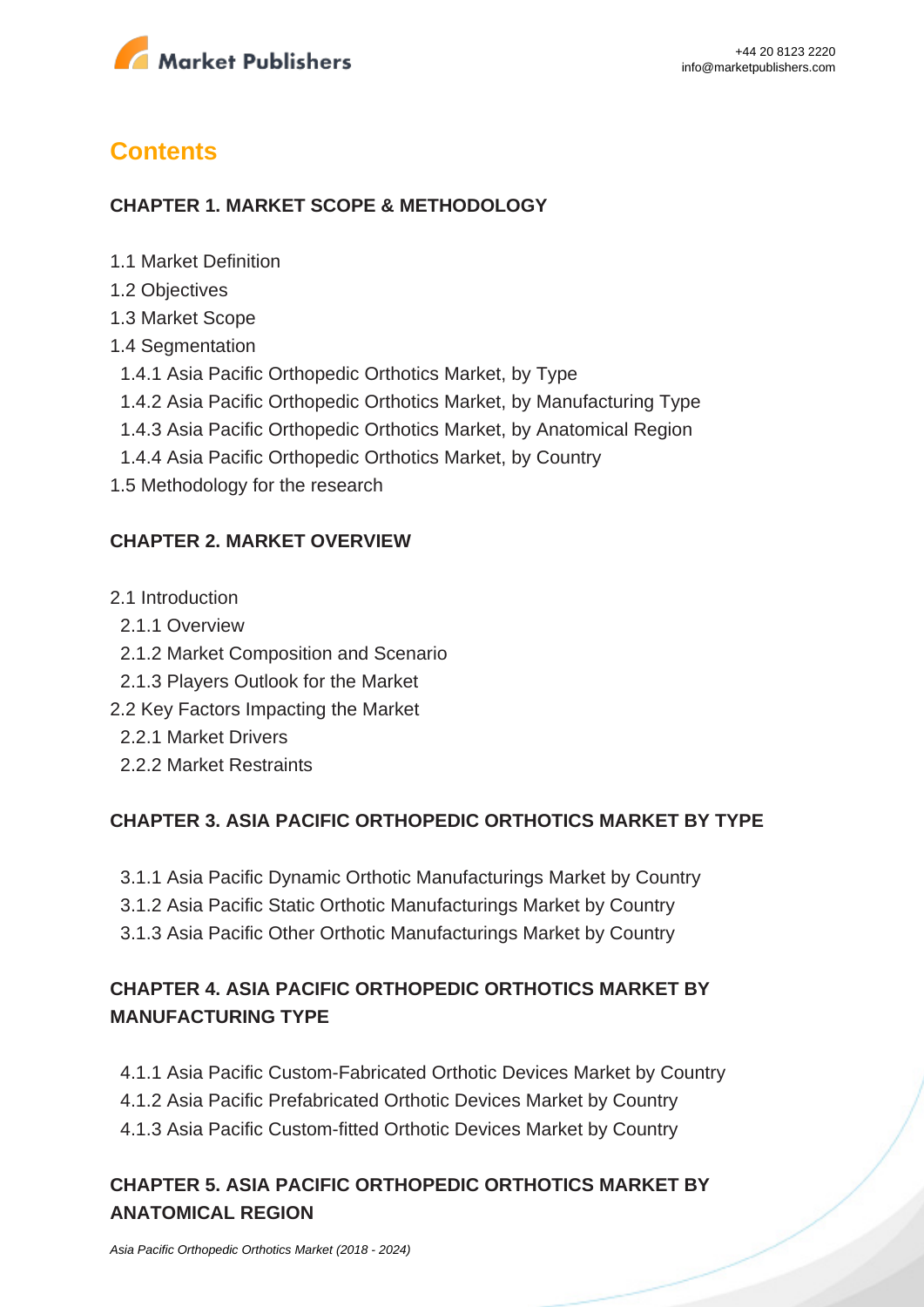

5.1.1 Asia Pacific Lower Limb Orthotic Devices Market by Country

 5.1.1.1 Asia Pacific Orthopedic Orthotics Market by Lower Limb Orthotic Devices Type

5.1.1.1.1 Asia Pacific Foot & Ankle Orthotic Devices Market by Country

5.1.1.1.2 Asia Pacific Knee Orthotic Devices Market by Country

5.1.1.1.3 Asia Pacific Hip Orthotic Devices Market by Country

5.1.1.1.4 Asia Pacific Other Lower Limb Orthotic Devices Market by Country

5.1.2 Asia Pacific Upper Limb Orthotic Devices Market by Country

 5.1.2.1 Asia Pacific Orthopedic Orthotics Market by Upper Limb Orthotic Devices Type

5.1.2.1.1 Asia Pacific Shoulder Orthotic Devices Market by Country

5.1.2.1.2 Asia Pacific Elbow Orthotic Devices Market by Country

5.1.2.1.3 Asia Pacific Hand & Wrist Orthotic Devices Market by Country

 5.1.2.1.4 Asia Pacific Other Upper Limb Orthotic Devices Type Market by Country 5.1.3 Asia Pacific Spinal Orthotic Devices Market by Country

5.1.3.1 Asia Pacific Orthopedic Orthotics Market by Spinal Orthotic Devices Type

 5.1.3.1.1 Asia Pacific Cervical-Thoracic-Lumbar-Sacral Orthotic Devices (CTLSO) Market by Country

5.1.3.1.2 Asia Pacific Cervical Orthotic Devices (CO) Market by Country

5.1.3.1.3 Asia Pacific Lumbosacral Orthotic Devices (LSO) Market by Country

 5.1.3.1.4 Asia Pacific Thoracic-Lumbo-Sacral Orthotic Devices (TLSO) Market by **Country** 

 5.1.3.1.5 Asia Pacific Orthopedic Orthotics in Other Spinal Orthotic Devices Type Market by Country

#### **CHAPTER 6. ASIA PACIFIC ORTHOPEDIC ORTHOTICS MARKET BY COUNTRY**

6.1 China Orthopedic Orthotics Market

6.1.1 China Orthopedic Orthotics Market by Type

6.1.2 China Orthopedic Orthotics Market by Manufacturing Type

6.1.3 China Orthopedic Orthotics Market by Anatomical Region

- 6.1.3.1 China Orthopedic Orthotics Market by Lower Limb Orthotic Devices Type
- 6.1.3.2 China Orthopedic Orthotics Market by Upper Limb Orthotic Devices Type
- 6.1.3.3 China Orthopedic Orthotics Market by Spinal Orthotic Devices Type

6.2 Japan Orthopedic Orthotics Market

- 6.2.1 Japan Orthopedic Orthotics Market by Type
- 6.2.2 Japan Orthopedic Orthotics Market by Manufacturing Type
- 6.2.3 Japan Orthopedic Orthotics Market by Anatomical Region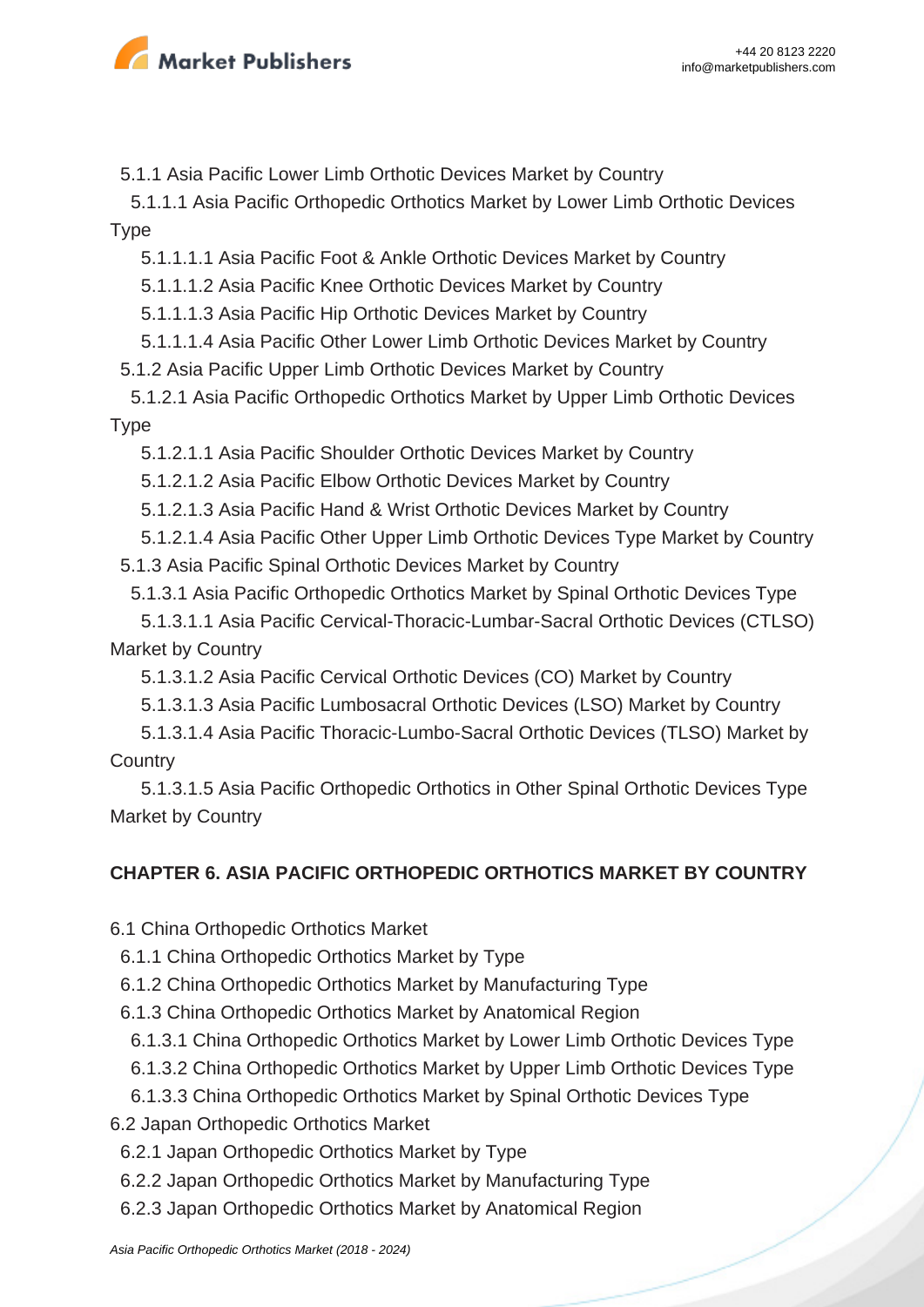

6.2.3.1 Japan Orthopedic Orthotics Market by Lower Limb Orthotic Devices Type

6.2.3.2 Japan Orthopedic Orthotics Market by Upper Limb Orthotic Devices Type

6.2.3.3 Japan Orthopedic Orthotics Market by Spinal Orthotic Devices Type

6.3 India Orthopedic Orthotics Market

6.3.1 India Orthopedic Orthotics Market by Type

6.3.2 India Orthopedic Orthotics Market by Manufacturing Type

6.3.3 India Orthopedic Orthotics Market by Anatomical Region

6.3.3.1 India Orthopedic Orthotics Market by Lower Limb Orthotic Devices Type

6.3.3.2 India Orthopedic Orthotics Market by Upper Limb Orthotic Devices Type

6.3.3.3 India Orthopedic Orthotics Market by Spinal Orthotic Devices Type

6.4 South Korea Orthopedic Orthotics Market

6.4.1 South Korea Orthopedic Orthotics Market by Type

6.4.2 South Korea Orthopedic Orthotics Market by Manufacturing Type

6.4.3 South Korea Orthopedic Orthotics Market by Anatomical Region

 6.4.3.1 South Korea Orthopedic Orthotics Market by Lower Limb Orthotic Devices Type

 6.4.3.2 South Korea Orthopedic Orthotics Market by Upper Limb Orthotic Devices **Type** 

 6.4.3.3 South Korea Orthopedic Orthotics Market by Spinal Orthotic Devices Type 6.5 Singapore Orthopedic Orthotics Market

6.5.1 Singapore Orthopedic Orthotics Market by Type

6.5.2 Singapore Orthopedic Orthotics Market by Manufacturing Type

6.5.3 Singapore Orthopedic Orthotics Market by Anatomical Region

6.5.3.1 Singapore Orthopedic Orthotics Market by Lower Limb Orthotic Devices Type

6.5.3.2 Singapore Orthopedic Orthotics Market by Upper Limb Orthotic Devices Type

 6.5.3.3 Singapore Orthopedic Orthotics Market by Spinal Orthotic Devices Type 6.6 Malaysia Orthopedic Orthotics Market

6.6.1 Malaysia Orthopedic Orthotics Market by Type

6.6.2 Malaysia Orthopedic Orthotics Market by Manufacturing Type

6.6.3 Malaysia Orthopedic Orthotics Market by Anatomical Region

6.6.3.1 Malaysia Orthopedic Orthotics Market by Lower Limb Orthotic Devices Type

6.6.3.2 Malaysia Orthopedic Orthotics Market by Upper Limb Orthotic Devices Type

6.6.3.3 Malaysia Orthopedic Orthotics Market by Spinal Orthotic Devices Type

6.7 Rest of Asia Pacific Orthopedic Orthotics Market

6.7.1 Rest of Asia Pacific Orthopedic Orthotics Market by Type

6.7.2 Rest of Asia Pacific Orthopedic Orthotics Market by Manufacturing Type

6.7.3 Rest of Asia Pacific Orthopedic Orthotics Market by Anatomical Region

 6.7.3.1 Rest of Asia Pacific Orthopedic Orthotics Market by Lower Limb Orthotic Devices Type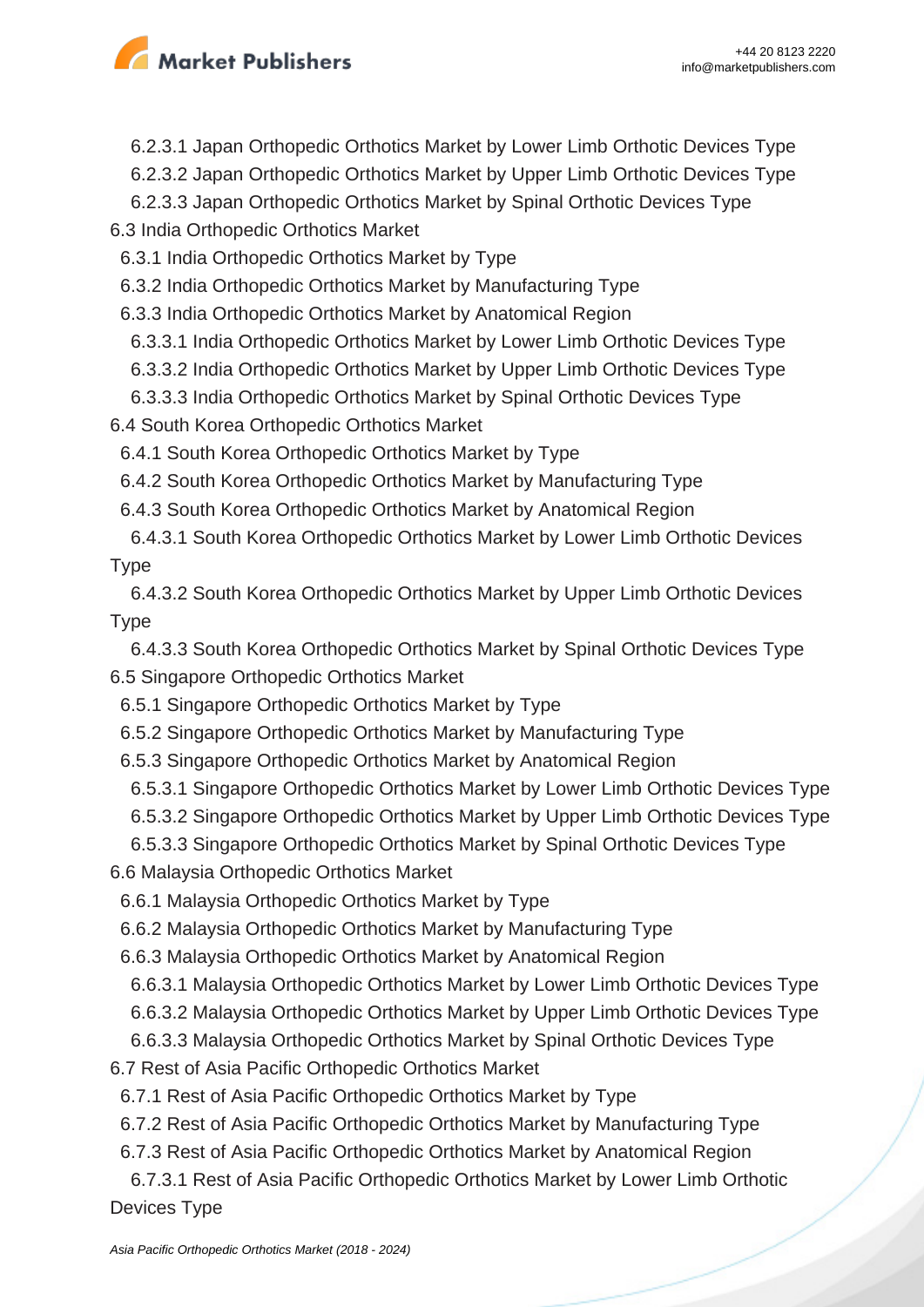

 6.7.3.2 Rest of Asia Pacific Orthopedic Orthotics Market by Upper Limb Orthotic Devices Type

 6.7.3.3 Rest of Asia Pacific Orthopedic Orthotics Market by Spinal Orthotic Devices Type

#### **CHAPTER 7. COMPANY PROFILES**

- 7.1 DJO Global, Inc.
	- 7.1.1 Company Overview
	- 7.1.2 Financial Analysis
	- 7.1.3 Segmental &Revenue Analysis
	- 7.1.4 Research & Development Expense
- 7.2 Ottobock
	- 7.2.1 Company Overview
- 7.3 Orthofix Medical
	- 7.3.1 Company Overview
	- 7.3.2 Financial Analysis
	- 7.3.3 Segmental & Regional Analysis
	- 7.3.4 Research & Development Expense
- 7.4 Ossur
	- 7.4.1 Company Overview
	- 7.4.2 Financial Analysis
	- 7.4.3 Segmental and Regional Analysis
- 7.4.4 Research & Development Expense
- 7.5 DeRoyal Industries
- 7.5.1 Company Overview
- 7.6 Medi GmbH & Co. KG
- 7.6.1 Company Overview
- 7.7 Zimmer Biomet Holdings Inc.
	- 7.7.1 Company Overview
	- 7.7.2 Financial Analysis
	- 7.7.3 Segmental and Regional analysis
	- 7.7.4 Research & Development
- 7.8 Nakamura Brace Co. Ltd.
- 7.8.1 Company Overview
- 7.9 Thuasne SA
- 7.9.1 Company Overview
- 7.1 Fillauer Companies, Inc.
	- 7.10.1 Company Overview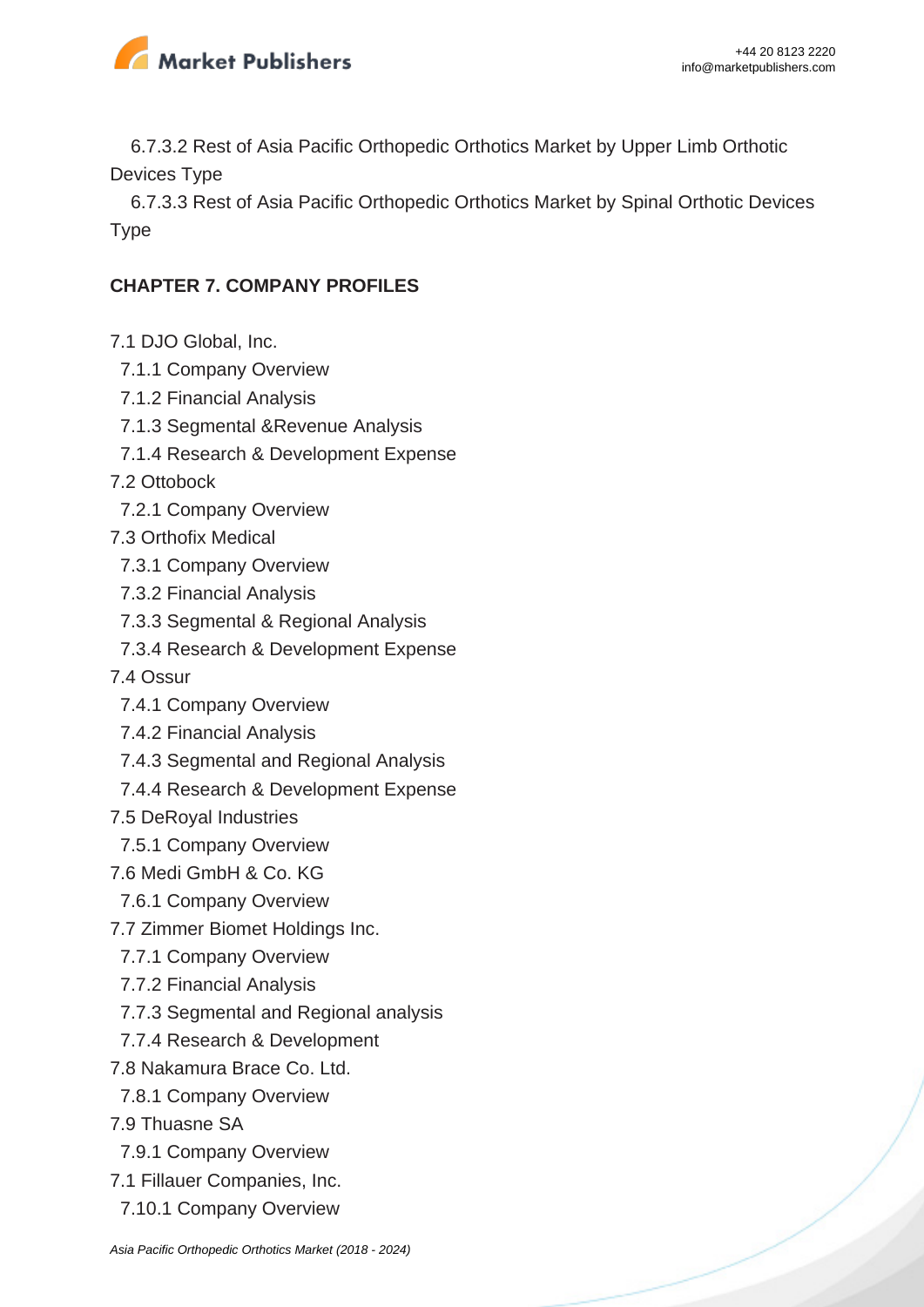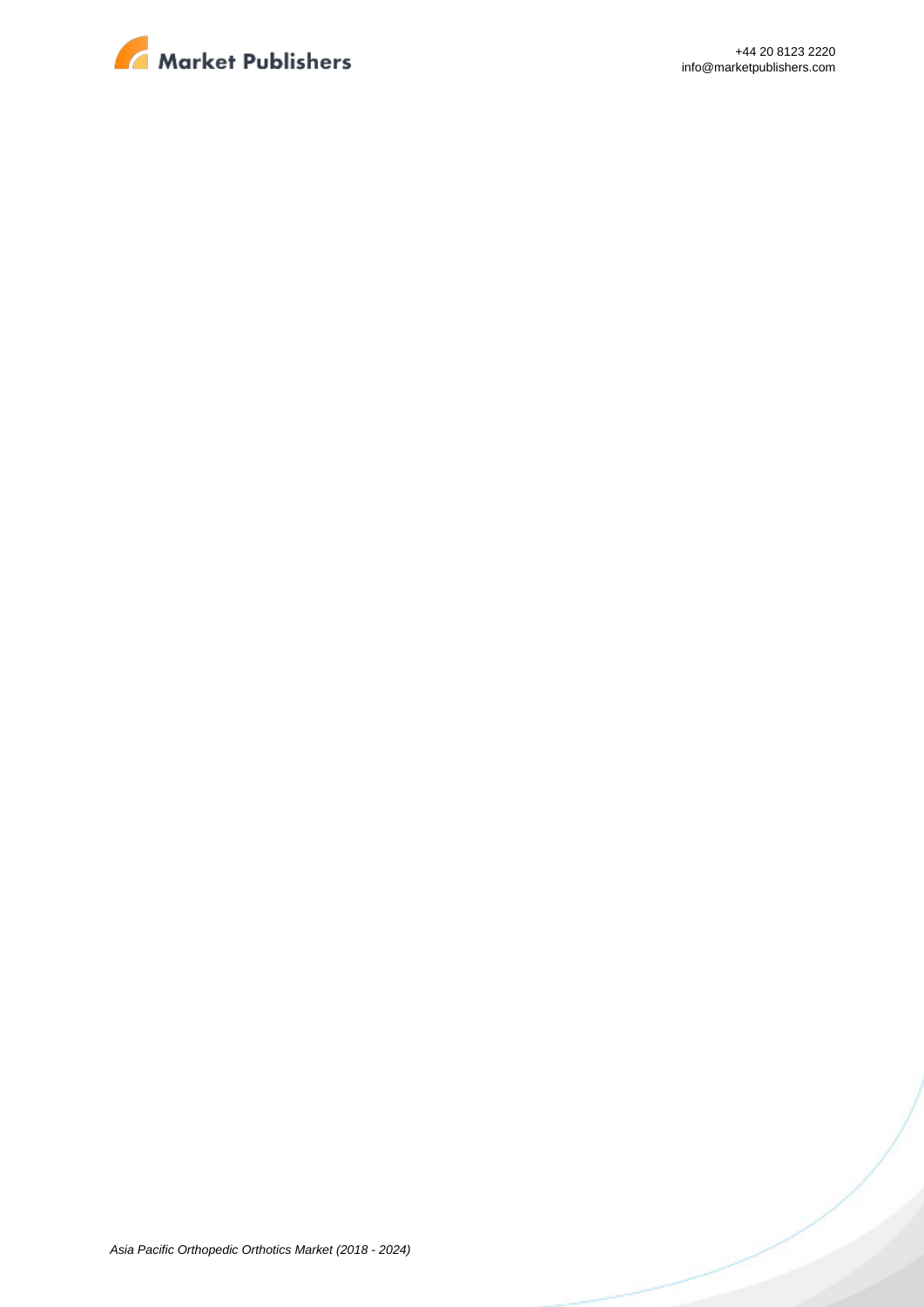

## **List Of Tables**

#### **LIST OF TABLES**

TABLE 1 ASIA PACIFIC ORTHOPEDIC ORTHOTICS MARKET, 2014 - 2017, USD **MILLION** TABLE 2 ASIA PACIFIC ORTHOPEDIC ORTHOTICS MARKET, 2018 - 2024, USD MILLION TABLE 3 ASIA PACIFIC ORTHOPEDIC ORTHOTICS MARKET BY TYPE, 2014 - 2017, USD MILLION TABLE 4 ASIA PACIFIC ORTHOPEDIC ORTHOTICS MARKET BY TYPE, 2018 - 2024, USD MILLION TABLE 5 ASIA PACIFIC DYNAMIC ORTHOTIC MANUFACTURINGS MARKET BY COUNTRY, 2014 - 2017, USD MILLION TABLE 6 ASIA PACIFIC DYNAMIC ORTHOTIC MANUFACTURINGS MARKET BY COUNTRY, 2018 - 2024, USD MILLION TABLE 7 ASIA PACIFIC STATIC ORTHOTIC MANUFACTURINGS MARKET BY COUNTRY, 2014 - 2017, USD MILLION TABLE 8 ASIA PACIFIC STATIC ORTHOTIC MANUFACTURINGS MARKET BY COUNTRY, 2018 - 2024, USD MILLION TABLE 9 ASIA PACIFIC OTHER ORTHOTIC MANUFACTURINGS MARKET BY COUNTRY, 2014 - 2017, USD MILLION TABLE 10 ASIA PACIFIC OTHER ORTHOTIC MANUFACTURINGS MARKET BY COUNTRY, 2018 - 2024, USD MILLION TABLE 11 ASIA PACIFIC ORTHOPEDIC ORTHOTICS MARKET BY MANUFACTURING TYPE, 2014 - 2017, USD MILLION TABLE 12 ASIA PACIFIC ORTHOPEDIC ORTHOTICS MARKET BY MANUFACTURING TYPE, 2018 - 2024, USD MILLION TABLE 13 ASIA PACIFIC CUSTOM-FABRICATED ORTHOTIC DEVICES MARKET BY COUNTRY, 2014 - 2017, USD MILLION TABLE 14 ASIA PACIFIC CUSTOM-FABRICATED ORTHOTIC DEVICES MARKET BY COUNTRY, 2018 - 2024, USD MILLION TABLE 15 ASIA PACIFIC PREFABRICATED ORTHOTIC DEVICES MARKET BY COUNTRY, 2014 - 2017, USD MILLION TABLE 16 ASIA PACIFIC PREFABRICATED ORTHOTIC DEVICES MARKET BY COUNTRY, 2018 - 2024, USD MILLION TABLE 17 ASIA PACIFIC CUSTOM-FITTED ORTHOTIC DEVICES MARKET BY COUNTRY, 2014 - 2017, USD MILLION TABLE 18 ASIA PACIFIC CUSTOM-FITTED ORTHOTIC DEVICES MARKET BY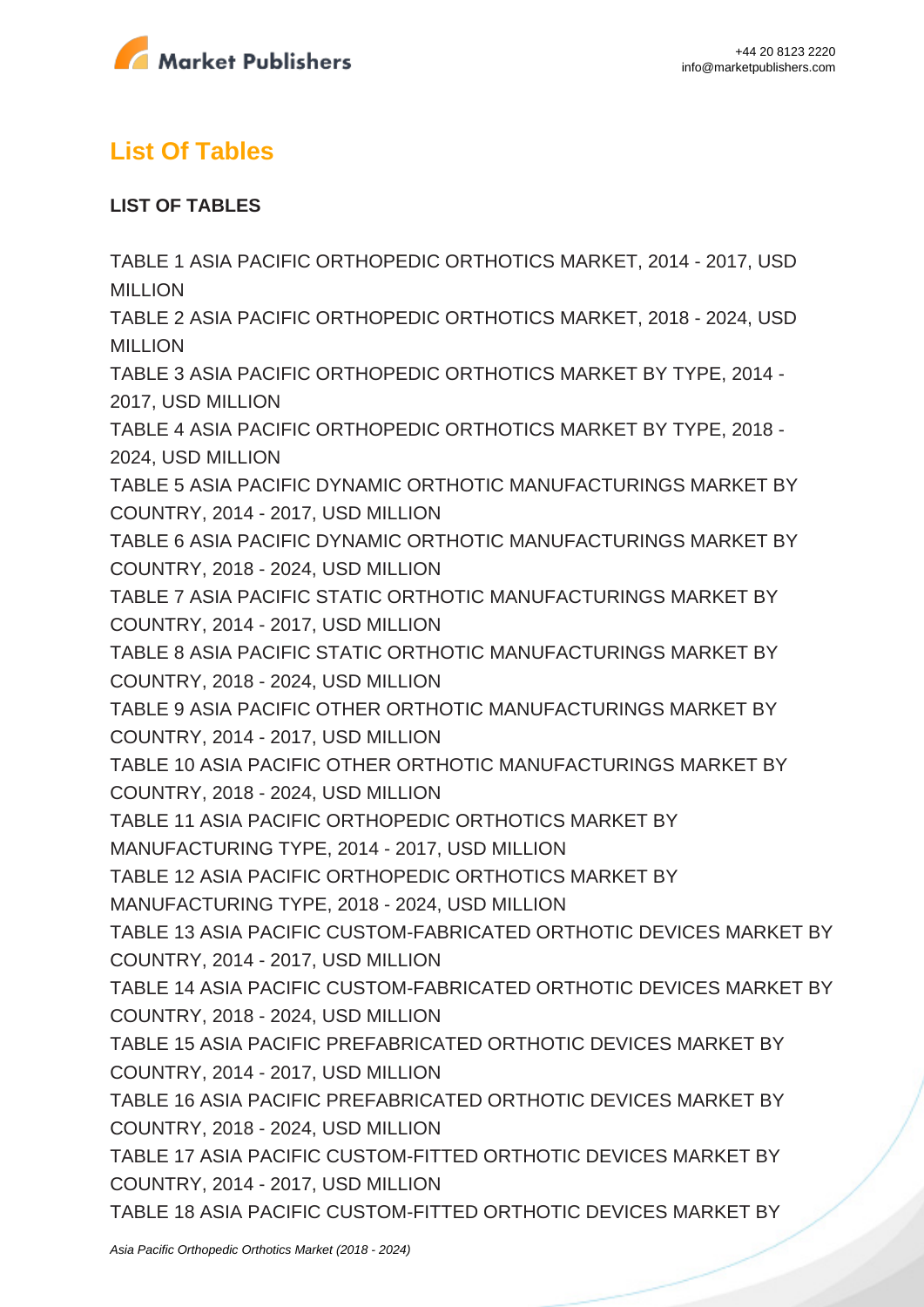

COUNTRY, 2018 - 2024, USD MILLION TABLE 19 ASIA PACIFIC ORTHOPEDIC ORTHOTICS MARKET BY ANATOMICAL REGION, 2014 - 2017, USD MILLION TABLE 20 ASIA PACIFIC ORTHOPEDIC ORTHOTICS MARKET BY ANATOMICAL REGION, 2018 - 2024, USD MILLION TABLE 21 ASIA PACIFIC LOWER LIMB ORTHOTIC DEVICES MARKET BY COUNTRY, 2014 - 2017, USD MILLION TABLE 22 ASIA PACIFIC LOWER LIMB ORTHOTIC DEVICES MARKET BY COUNTRY, 2018 - 2024, USD MILLION TABLE 23 ASIA PACIFIC ORTHOPEDIC ORTHOTICS MARKET BY LOWER LIMB ORTHOTIC DEVICES TYPE, 2014 - 2017, USD MILLION TABLE 24 ASIA PACIFIC ORTHOPEDIC ORTHOTICS MARKET BY LOWER LIMB ORTHOTIC DEVICES TYPE, 2018 - 2024, USD MILLION TABLE 25 ASIA PACIFIC FOOT & ANKLE ORTHOTIC DEVICES MARKET BY COUNTRY, 2014 - 2017, USD MILLION TABLE 26 ASIA PACIFIC FOOT & ANKLE ORTHOTIC DEVICES MARKET BY COUNTRY, 2018 - 2024, USD MILLION TABLE 27 ASIA PACIFIC KNEE ORTHOTIC DEVICES MARKET BY COUNTRY, 2014 - 2017, USD MILLION TABLE 28 ASIA PACIFIC KNEE ORTHOTIC DEVICES MARKET BY COUNTRY, 2018 - 2024, USD MILLION TABLE 29 ASIA PACIFIC HIP ORTHOTIC DEVICES MARKET BY COUNTRY, 2014 - 2017, USD MILLION TABLE 30 ASIA PACIFIC HIP ORTHOTIC DEVICES MARKET BY COUNTRY, 2018 - 2024, USD MILLION TABLE 31 ASIA PACIFIC OTHER LOWER LIMB ORTHOTIC DEVICES MARKET BY COUNTRY, 2014 - 2017, USD MILLION TABLE 32 ASIA PACIFIC OTHER LOWER LIMB ORTHOTIC DEVICES MARKET BY COUNTRY, 2018 - 2024, USD MILLION TABLE 33 ASIA PACIFIC UPPER LIMB ORTHOTIC DEVICES MARKET BY COUNTRY, 2014 - 2017, USD MILLION TABLE 34 ASIA PACIFIC UPPER LIMB ORTHOTIC DEVICES MARKET BY COUNTRY, 2018 - 2024, USD MILLION TABLE 35 ASIA PACIFIC ORTHOPEDIC ORTHOTICS MARKET BY UPPER LIMB ORTHOTIC DEVICES TYPE, 2014 - 2017, USD MILLION TABLE 36 ASIA PACIFIC ORTHOPEDIC ORTHOTICS MARKET BY UPPER LIMB ORTHOTIC DEVICES TYPE, 2018 - 2024, USD MILLION TABLE 37 ASIA PACIFIC SHOULDER ORTHOTIC DEVICES MARKET BY COUNTRY, 2014 - 2017, USD MILLION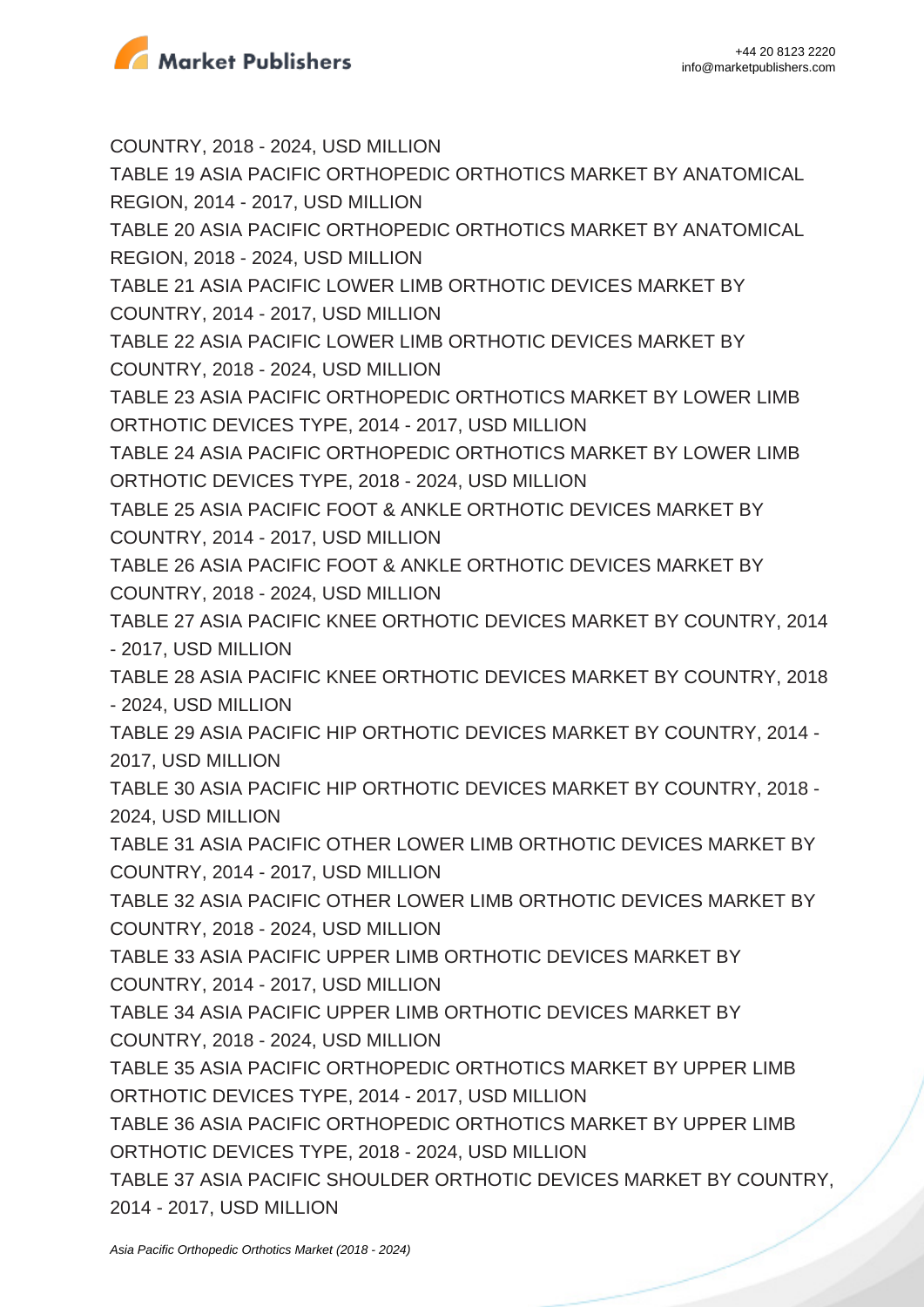

TABLE 38 ASIA PACIFIC SHOULDER ORTHOTIC DEVICES MARKET BY COUNTRY, 2018 - 2024, USD MILLION TABLE 39 ASIA PACIFIC ELBOW ORTHOTIC DEVICES MARKET BY COUNTRY, 2014 - 2017, USD MILLION TABLE 40 ASIA PACIFIC ELBOW ORTHOTIC DEVICES MARKET BY COUNTRY, 2018 - 2024, USD MILLION TABLE 41 ASIA PACIFIC HAND & WRIST ORTHOTIC DEVICES MARKET BY COUNTRY, 2014 - 2017, USD MILLION TABLE 42 ASIA PACIFIC HAND & WRIST ORTHOTIC DEVICES MARKET BY COUNTRY, 2018 - 2024, USD MILLION TABLE 43 ASIA PACIFIC OTHER UPPER LIMB ORTHOTIC DEVICES TYPE MARKET BY COUNTRY, 2014 - 2017, USD MILLION TABLE 44 ASIA PACIFIC OTHER UPPER LIMB ORTHOTIC DEVICES TYPE MARKET BY COUNTRY, 2018 - 2024, USD MILLION TABLE 45 ASIA PACIFIC SPINAL ORTHOTIC DEVICES MARKET BY COUNTRY, 2014 - 2017, USD MILLION TABLE 46 ASIA PACIFIC SPINAL ORTHOTIC DEVICES MARKET BY COUNTRY, 2018 - 2024, USD MILLION TABLE 47 ASIA PACIFIC ORTHOPEDIC ORTHOTICS MARKET BY SPINAL ORTHOTIC DEVICES TYPE, 2014 - 2017, USD MILLION TABLE 48 ASIA PACIFIC ORTHOPEDIC ORTHOTICS MARKET BY SPINAL ORTHOTIC DEVICES TYPE, 2018 - 2024, USD MILLION TABLE 49 ASIA PACIFIC CERVICAL-THORACIC-LUMBAR-SACRAL ORTHOTIC DEVICES (CTLSO) MARKET BY COUNTRY, 2014 - 2017, USD MILLION TABLE 50 ASIA PACIFIC CERVICAL-THORACIC-LUMBAR-SACRAL ORTHOTIC DEVICES (CTLSO) MARKET BY COUNTRY, 2018 - 2024, USD MILLION TABLE 51 ASIA PACIFIC CERVICAL ORTHOTIC DEVICES (CO) MARKET BY COUNTRY, 2014 - 2017, USD MILLION TABLE 52 ASIA PACIFIC CERVICAL ORTHOTIC DEVICES (CO) MARKET BY COUNTRY, 2018 - 2024, USD MILLION TABLE 53 ASIA PACIFIC LUMBOSACRAL ORTHOTIC DEVICES (LSO) MARKET BY COUNTRY, 2014 - 2017, USD MILLION TABLE 54 ASIA PACIFIC LUMBOSACRAL ORTHOTIC DEVICES (LSO) MARKET BY COUNTRY, 2018 - 2024, USD MILLION TABLE 55 ASIA PACIFIC THORACIC-LUMBO-SACRAL ORTHOTIC DEVICES (TLSO) MARKET BY COUNTRY, 2014 - 2017, USD MILLION TABLE 56 ASIA PACIFIC THORACIC-LUMBO-SACRAL ORTHOTIC DEVICES (TLSO) MARKET BY COUNTRY, 2018 - 2024, USD MILLION TABLE 57 ASIA PACIFIC ORTHOPEDIC ORTHOTICS IN OTHER SPINAL ORTHOTIC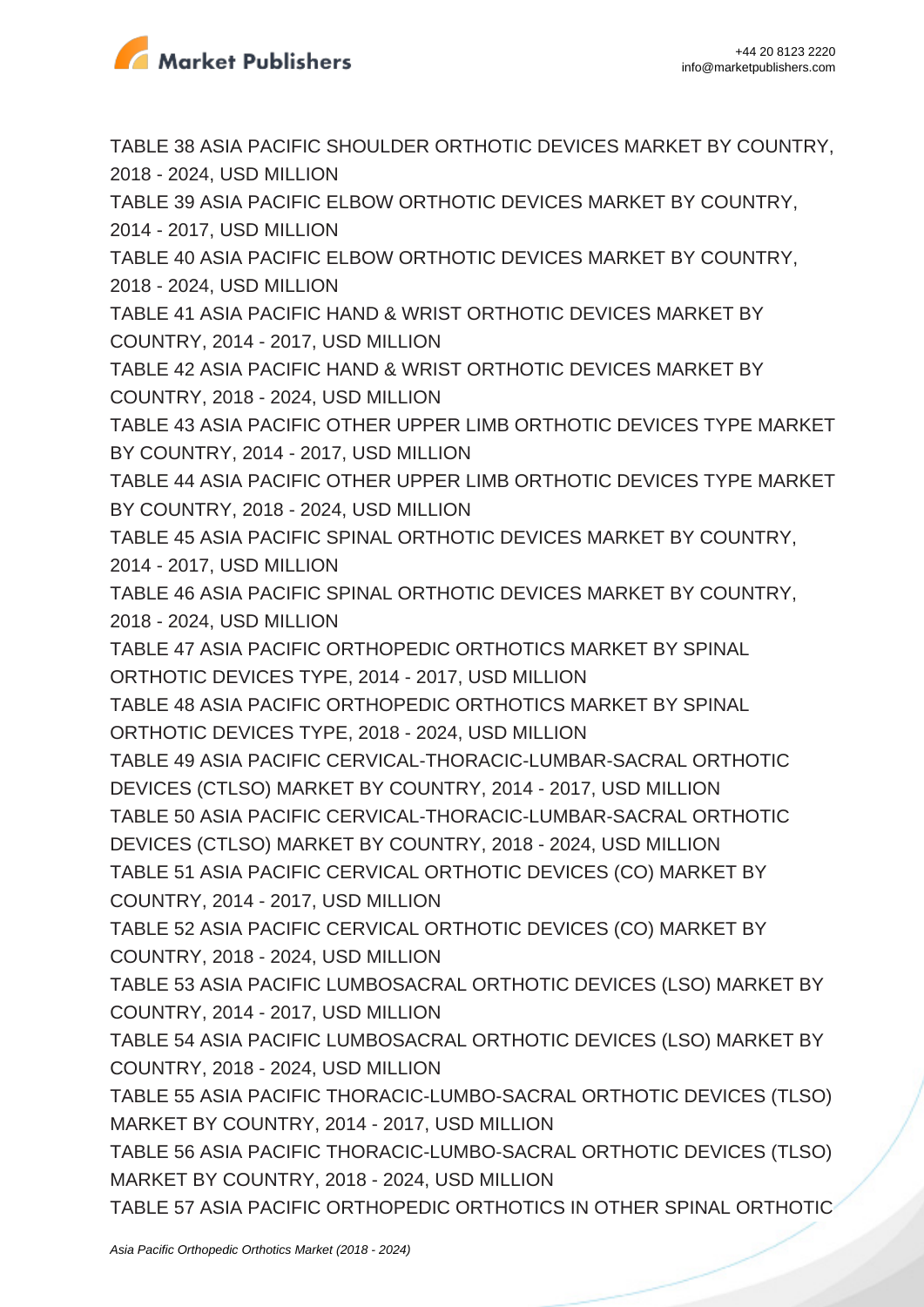

DEVICES TYPE MARKET BY COUNTRY, 2014 - 2017, USD MILLION TABLE 58 ASIA PACIFIC ORTHOPEDIC ORTHOTICS IN OTHER SPINAL ORTHOTIC DEVICES TYPE MARKET BY COUNTRY, 2018 - 2024, USD MILLION

TABLE 59 ASIA PACIFIC ORTHOPEDIC ORTHOTICS MARKET BY COUNTRY, 2014 - 2017, USD MILLION

TABLE 60 ASIA PACIFIC ORTHOPEDIC ORTHOTICS MARKET BY COUNTRY, 2018 - 2024, USD MILLION

TABLE 61 CHINA ORTHOPEDIC ORTHOTICS MARKET, 2014 - 2017, USD MILLION TABLE 62 CHINA ORTHOPEDIC ORTHOTICS MARKET, 2018 - 2024, USD MILLION TABLE 63 CHINA ORTHOPEDIC ORTHOTICS MARKET BY TYPE, 2014 - 2017, USD **MILLION** 

TABLE 64 CHINA ORTHOPEDIC ORTHOTICS MARKET BY TYPE, 2018 - 2024, USD MILLION

TABLE 65 CHINA ORTHOPEDIC ORTHOTICS MARKET BY MANUFACTURING TYPE, 2014 - 2017, USD MILLION

TABLE 66 CHINA ORTHOPEDIC ORTHOTICS MARKET BY MANUFACTURING TYPE, 2018 - 2024, USD MILLION

TABLE 67 CHINA ORTHOPEDIC ORTHOTICS MARKET BY ANATOMICAL REGION, 2014 - 2017, USD MILLION

TABLE 68 CHINA ORTHOPEDIC ORTHOTICS MARKET BY ANATOMICAL REGION, 2018 - 2024, USD MILLION

TABLE 69 CHINA ORTHOPEDIC ORTHOTICS MARKET BY LOWER LIMB ORTHOTIC DEVICES TYPE, 2014 - 2017, USD MILLION

TABLE 70 CHINA ORTHOPEDIC ORTHOTICS MARKET BY LOWER LIMB

ORTHOTIC DEVICES TYPE, 2018 - 2024, USD MILLION

TABLE 71 CHINA ORTHOPEDIC ORTHOTICS MARKET BY UPPER LIMB ORTHOTIC DEVICES TYPE, 2014 - 2017, USD MILLION

TABLE 72 CHINA ORTHOPEDIC ORTHOTICS MARKET BY UPPER LIMB ORTHOTIC DEVICES TYPE, 2018 - 2024, USD MILLION

TABLE 73 CHINA ORTHOPEDIC ORTHOTICS MARKET BY SPINAL ORTHOTIC DEVICES TYPE, 2014 - 2017, USD MILLION

TABLE 74 CHINA ORTHOPEDIC ORTHOTICS MARKET BY SPINAL ORTHOTIC DEVICES TYPE, 2018 - 2024, USD MILLION

TABLE 75 JAPAN ORTHOPEDIC ORTHOTICS MARKET, 2014 - 2017, USD MILLION TABLE 76 JAPAN ORTHOPEDIC ORTHOTICS MARKET, 2018 - 2024, USD MILLION TABLE 77 JAPAN ORTHOPEDIC ORTHOTICS MARKET BY TYPE, 2014 - 2017, USD MILLION

TABLE 78 JAPAN ORTHOPEDIC ORTHOTICS MARKET BY TYPE, 2018 - 2024, USD MILLION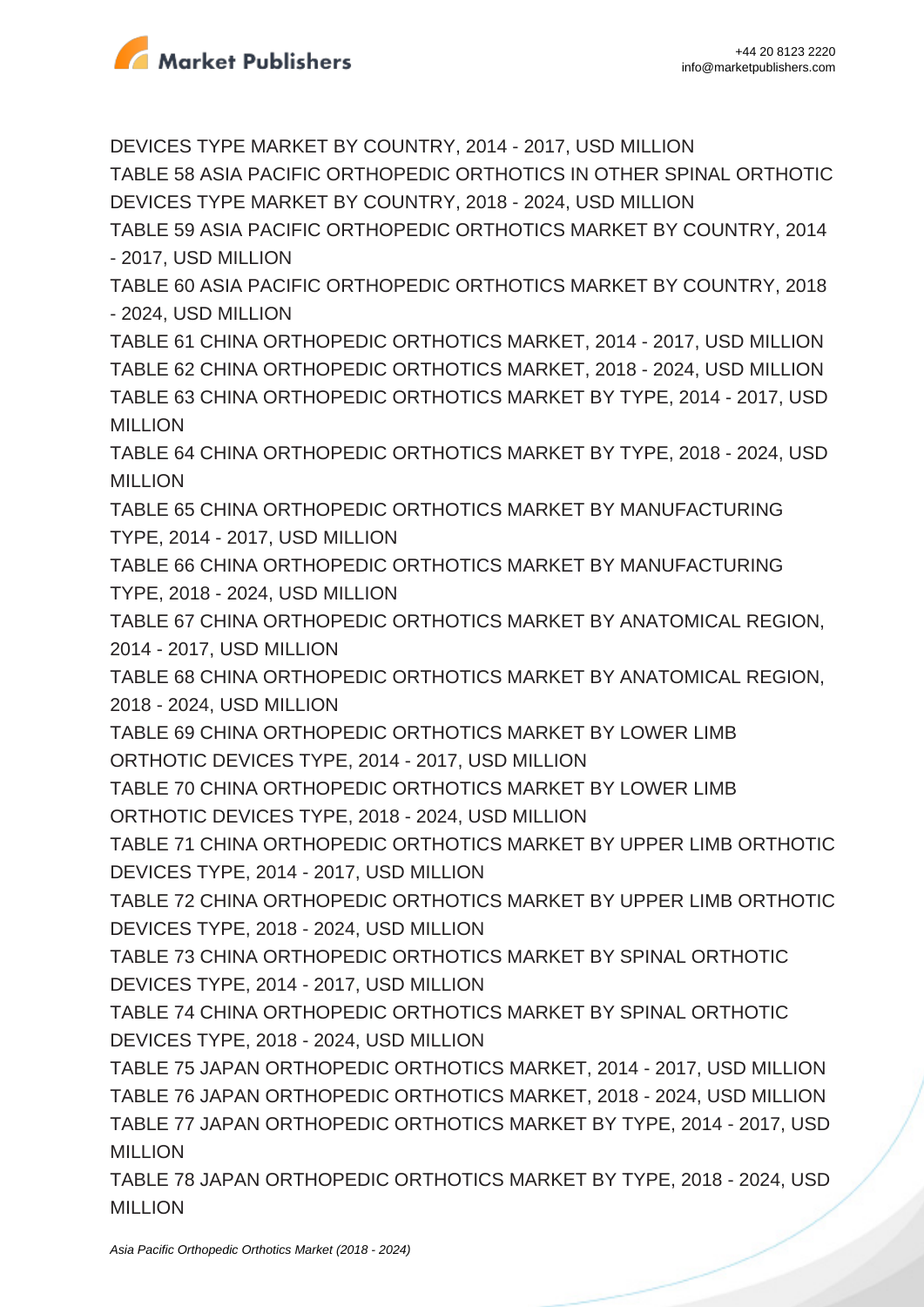

TABLE 79 JAPAN ORTHOPEDIC ORTHOTICS MARKET BY MANUFACTURING TYPE, 2014 - 2017, USD MILLION TABLE 80 JAPAN ORTHOPEDIC ORTHOTICS MARKET BY MANUFACTURING TYPE, 2018 - 2024, USD MILLION TABLE 81 JAPAN ORTHOPEDIC ORTHOTICS MARKET BY ANATOMICAL REGION, 2014 - 2017, USD MILLION TABLE 82 JAPAN ORTHOPEDIC ORTHOTICS MARKET BY ANATOMICAL REGION, 2018 - 2024, USD MILLION TABLE 83 JAPAN ORTHOPEDIC ORTHOTICS MARKET BY LOWER LIMB ORTHOTIC DEVICES TYPE, 2014 - 2017, USD MILLION TABLE 84 JAPAN ORTHOPEDIC ORTHOTICS MARKET BY LOWER LIMB ORTHOTIC DEVICES TYPE, 2018 - 2024, USD MILLION TABLE 85 JAPAN ORTHOPEDIC ORTHOTICS MARKET BY UPPER LIMB ORTHOTIC DEVICES TYPE, 2014 - 2017, USD MILLION TABLE 86 JAPAN ORTHOPEDIC ORTHOTICS MARKET BY UPPER LIMB ORTHOTIC DEVICES TYPE, 2018 - 2024, USD MILLION TABLE 87 JAPAN ORTHOPEDIC ORTHOTICS MARKET BY SPINAL ORTHOTIC DEVICES TYPE, 2014 - 2017, USD MILLION TABLE 88 JAPAN ORTHOPEDIC ORTHOTICS MARKET BY SPINAL ORTHOTIC DEVICES TYPE, 2018 - 2024, USD MILLION TABLE 89 INDIA ORTHOPEDIC ORTHOTICS MARKET, 2014 - 2017, USD MILLION TABLE 90 INDIA ORTHOPEDIC ORTHOTICS MARKET, 2018 - 2024, USD MILLION TABLE 91 INDIA ORTHOPEDIC ORTHOTICS MARKET BY TYPE, 2014 - 2017, USD MILLION TABLE 92 INDIA ORTHOPEDIC ORTHOTICS MARKET BY TYPE, 2018 - 2024, USD MILLION TABLE 93 INDIA ORTHOPEDIC ORTHOTICS MARKET BY MANUFACTURING TYPE, 2014 - 2017, USD MILLION TABLE 94 INDIA ORTHOPEDIC ORTHOTICS MARKET BY MANUFACTURING TYPE, 2018 - 2024, USD MILLION TABLE 95 INDIA ORTHOPEDIC ORTHOTICS MARKET BY ANATOMICAL REGION, 2014 - 2017, USD MILLION TABLE 96 INDIA ORTHOPEDIC ORTHOTICS MARKET BY ANATOMICAL REGION, 2018 - 2024, USD MILLION TABLE 97 INDIA ORTHOPEDIC ORTHOTICS MARKET BY LOWER LIMB ORTHOTIC DEVICES TYPE, 2014 - 2017, USD MILLION TABLE 98 INDIA ORTHOPEDIC ORTHOTICS MARKET BY LOWER LIMB ORTHOTIC DEVICES TYPE, 2018 - 2024, USD MILLION

TABLE 99 INDIA ORTHOPEDIC ORTHOTICS MARKET BY UPPER LIMB ORTHOTIC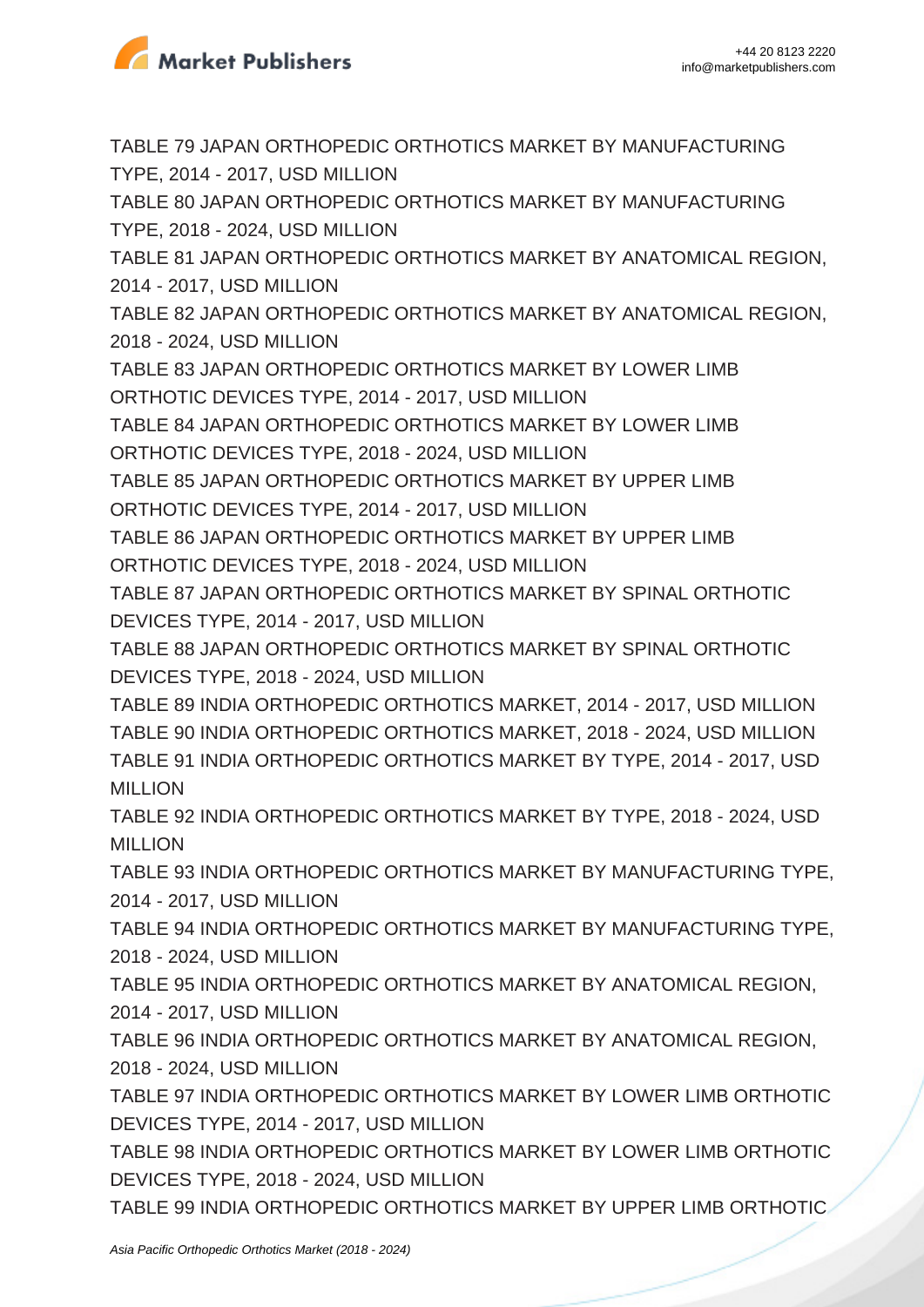

DEVICES TYPE, 2014 - 2017, USD MILLION TABLE 100 INDIA ORTHOPEDIC ORTHOTICS MARKET BY UPPER LIMB ORTHOTIC DEVICES TYPE, 2018 - 2024, USD MILLION TABLE 101 INDIA ORTHOPEDIC ORTHOTICS MARKET BY SPINAL ORTHOTIC DEVICES TYPE, 2014 - 2017, USD MILLION TABLE 102 INDIA ORTHOPEDIC ORTHOTICS MARKET BY SPINAL ORTHOTIC DEVICES TYPE, 2018 - 2024, USD MILLION TABLE 103 SOUTH KOREA ORTHOPEDIC ORTHOTICS MARKET, 2014 - 2017, USD MILLION TABLE 104 SOUTH KOREA ORTHOPEDIC ORTHOTICS MARKET, 2018 - 2024, USD **MILLION** TABLE 105 SOUTH KOREA ORTHOPEDIC ORTHOTICS MARKET BY TYPE, 2014 - 2017, USD MILLION TABLE 106 SOUTH KOREA ORTHOPEDIC ORTHOTICS MARKET BY TYPE, 2018 - 2024, USD MILLION TABLE 107 SOUTH KOREA ORTHOPEDIC ORTHOTICS MARKET BY MANUFACTURING TYPE, 2014 - 2017, USD MILLION TABLE 108 SOUTH KOREA ORTHOPEDIC ORTHOTICS MARKET BY MANUFACTURING TYPE, 2018 - 2024, USD MILLION TABLE 109 SOUTH KOREA ORTHOPEDIC ORTHOTICS MARKET BY ANATOMICAL REGION, 2014 - 2017, USD MILLION TABLE 110 SOUTH KOREA ORTHOPEDIC ORTHOTICS MARKET BY ANATOMICAL REGION, 2018 - 2024, USD MILLION TABLE 111 SOUTH KOREA ORTHOPEDIC ORTHOTICS MARKET BY LOWER LIMB ORTHOTIC DEVICES TYPE, 2014 - 2017, USD MILLION TABLE 112 SOUTH KOREA ORTHOPEDIC ORTHOTICS MARKET BY LOWER LIMB ORTHOTIC DEVICES TYPE, 2018 - 2024, USD MILLION TABLE 113 SOUTH KOREA ORTHOPEDIC ORTHOTICS MARKET BY UPPER LIMB ORTHOTIC DEVICES TYPE, 2014 - 2017, USD MILLION TABLE 114 SOUTH KOREA ORTHOPEDIC ORTHOTICS MARKET BY UPPER LIMB ORTHOTIC DEVICES TYPE, 2018 - 2024, USD MILLION TABLE 115 SOUTH KOREA ORTHOPEDIC ORTHOTICS MARKET BY SPINAL ORTHOTIC DEVICES TYPE, 2014 - 2017, USD MILLION TABLE 116 SOUTH KOREA ORTHOPEDIC ORTHOTICS MARKET BY SPINAL ORTHOTIC DEVICES TYPE, 2018 - 2024, USD MILLION TABLE 117 SINGAPORE ORTHOPEDIC ORTHOTICS MARKET, 2014 - 2017, USD **MILLION** TABLE 118 SINGAPORE ORTHOPEDIC ORTHOTICS MARKET, 2018 - 2024, USD MILLION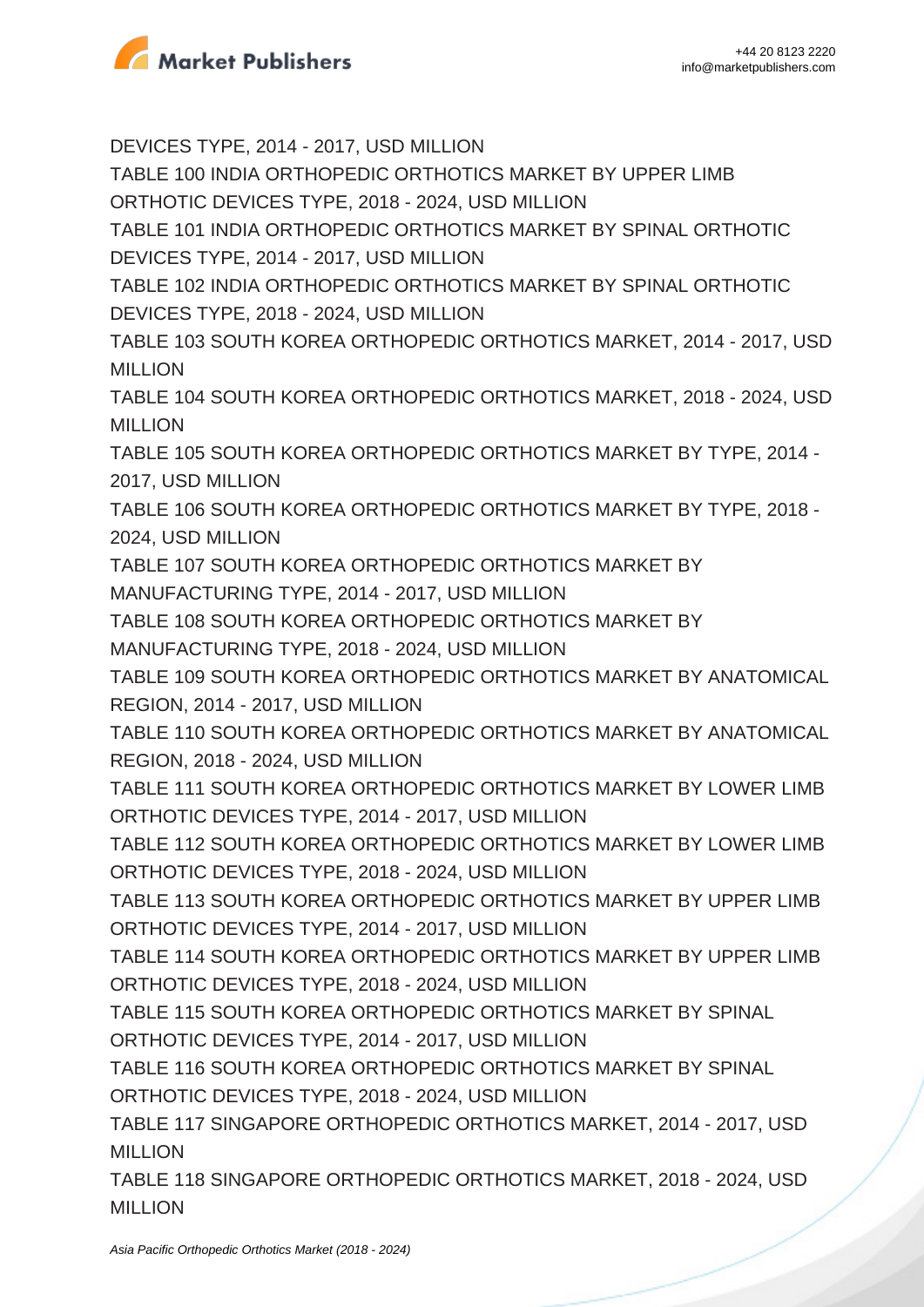

TABLE 119 SINGAPORE ORTHOPEDIC ORTHOTICS MARKET BY TYPE, 2014 - 2017, USD MILLION TABLE 120 SINGAPORE ORTHOPEDIC ORTHOTICS MARKET BY TYPE, 2018 - 2024, USD MILLION TABLE 121 SINGAPORE ORTHOPEDIC ORTHOTICS MARKET BY MANUFACTURING TYPE, 2014 - 2017, USD MILLION TABLE 122 SINGAPORE ORTHOPEDIC ORTHOTICS MARKET BY MANUFACTURING TYPE, 2018 - 2024, USD MILLION TABLE 123 SINGAPORE ORTHOPEDIC ORTHOTICS MARKET BY ANATOMICAL REGION, 2014 - 2017, USD MILLION TABLE 124 SINGAPORE ORTHOPEDIC ORTHOTICS MARKET BY ANATOMICAL REGION, 2018 - 2024, USD MILLION TABLE 125 SINGAPORE ORTHOPEDIC ORTHOTICS MARKET BY LOWER LIMB ORTHOTIC DEVICES TYPE, 2014 - 2017, USD MILLION TABLE 126 SINGAPORE ORTHOPEDIC ORTHOTICS MARKET BY LOWER LIMB ORTHOTIC DEVICES TYPE, 2018 - 2024, USD MILLION TABLE 127 SINGAPORE ORTHOPEDIC ORTHOTICS MARKET BY UPPER LIMB ORTHOTIC DEVICES TYPE, 2014 - 2017, USD MILLION TABLE 128 SINGAPORE ORTHOPEDIC ORTHOTICS MARKET BY UPPER LIMB ORTHOTIC DEVICES TYPE, 2018 - 2024, USD MILLION TABLE 129 SINGAPORE ORTHOPEDIC ORTHOTICS MARKET BY SPINAL ORTHOTIC DEVICES TYPE, 2014 - 2017, USD MILLION TABLE 130 SINGAPORE ORTHOPEDIC ORTHOTICS MARKET BY SPINAL ORTHOTIC DEVICES TYPE, 2018 - 2024, USD MILLION TABLE 131 MALAYSIA ORTHOPEDIC ORTHOTICS MARKET, 2014 - 2017, USD MILLION TABLE 132 MALAYSIA ORTHOPEDIC ORTHOTICS MARKET, 2018 - 2024, USD MILLION TABLE 133 MALAYSIA ORTHOPEDIC ORTHOTICS MARKET BY TYPE, 2014 - 2017, USD MILLION TABLE 134 MALAYSIA ORTHOPEDIC ORTHOTICS MARKET BY TYPE, 2018 - 2024, USD MILLION TABLE 135 MALAYSIA ORTHOPEDIC ORTHOTICS MARKET BY MANUFACTURING TYPE, 2014 - 2017, USD MILLION TABLE 136 MALAYSIA ORTHOPEDIC ORTHOTICS MARKET BY MANUFACTURING TYPE, 2018 - 2024, USD MILLION TABLE 137 MALAYSIA ORTHOPEDIC ORTHOTICS MARKET BY ANATOMICAL REGION, 2014 - 2017, USD MILLION TABLE 138 MALAYSIA ORTHOPEDIC ORTHOTICS MARKET BY ANATOMICAL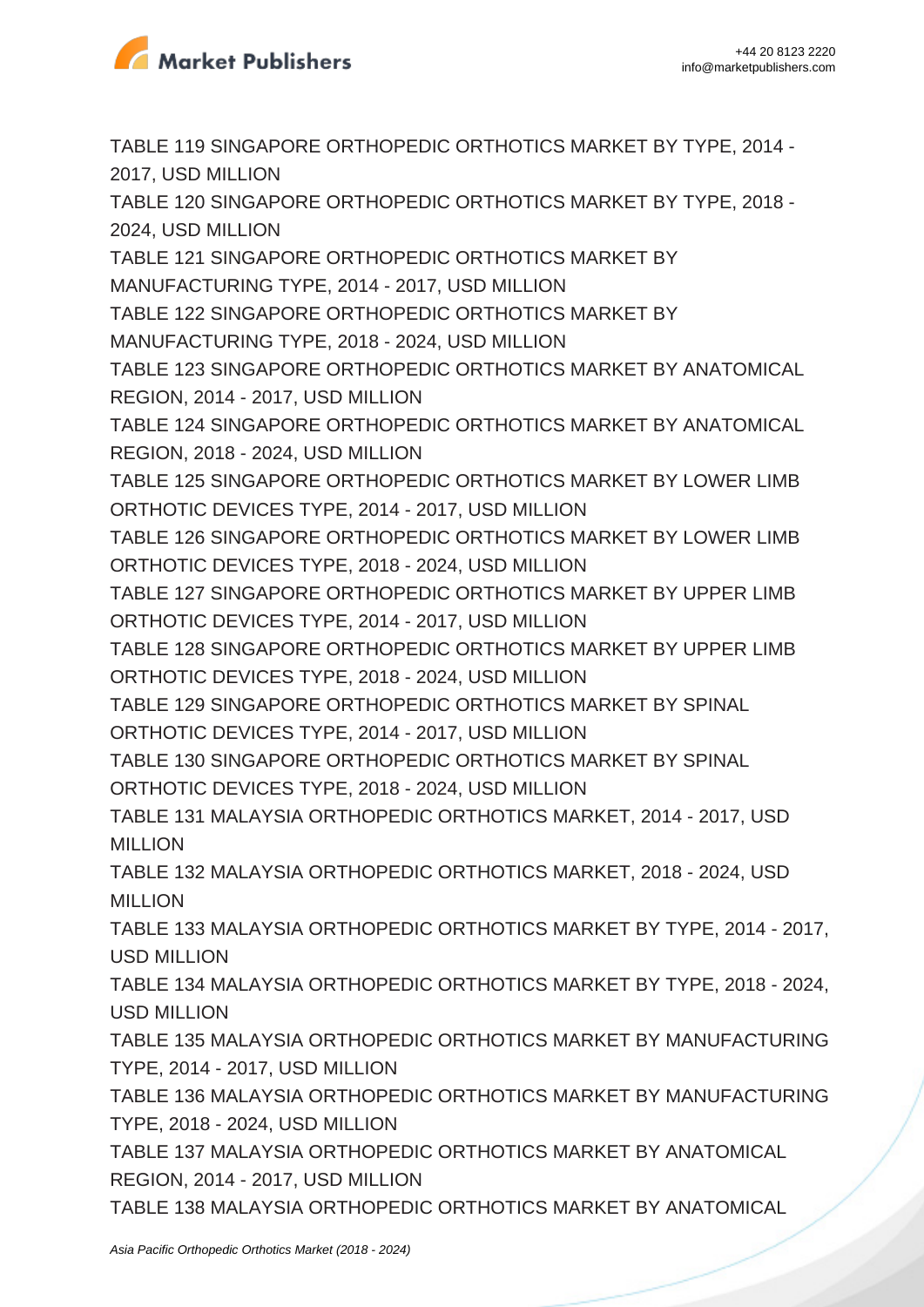

REGION, 2018 - 2024, USD MILLION TABLE 139 MALAYSIA ORTHOPEDIC ORTHOTICS MARKET BY LOWER LIMB ORTHOTIC DEVICES TYPE, 2014 - 2017, USD MILLION TABLE 140 MALAYSIA ORTHOPEDIC ORTHOTICS MARKET BY LOWER LIMB ORTHOTIC DEVICES TYPE, 2018 - 2024, USD MILLION TABLE 141 MALAYSIA ORTHOPEDIC ORTHOTICS MARKET BY UPPER LIMB ORTHOTIC DEVICES TYPE, 2014 - 2017, USD MILLION TABLE 142 MALAYSIA ORTHOPEDIC ORTHOTICS MARKET BY UPPER LIMB ORTHOTIC DEVICES TYPE, 2018 - 2024, USD MILLION TABLE 143 MALAYSIA ORTHOPEDIC ORTHOTICS MARKET BY SPINAL ORTHOTIC DEVICES TYPE, 2014 - 2017, USD MILLION TABLE 144 MALAYSIA ORTHOPEDIC ORTHOTICS MARKET BY SPINAL ORTHOTIC DEVICES TYPE, 2018 - 2024, USD MILLION TABLE 145 REST OF ASIA PACIFIC ORTHOPEDIC ORTHOTICS MARKET, 2014 - 2017, USD MILLION TABLE 146 REST OF ASIA PACIFIC ORTHOPEDIC ORTHOTICS MARKET, 2018 - 2024, USD MILLION TABLE 147 REST OF ASIA PACIFIC ORTHOPEDIC ORTHOTICS MARKET BY TYPE, 2014 - 2017, USD MILLION TABLE 148 REST OF ASIA PACIFIC ORTHOPEDIC ORTHOTICS MARKET BY TYPE, 2018 - 2024, USD MILLION TABLE 149 REST OF ASIA PACIFIC ORTHOPEDIC ORTHOTICS MARKET BY MANUFACTURING TYPE, 2014 - 2017, USD MILLION TABLE 150 REST OF ASIA PACIFIC ORTHOPEDIC ORTHOTICS MARKET BY MANUFACTURING TYPE, 2018 - 2024, USD MILLION TABLE 151 REST OF ASIA PACIFIC ORTHOPEDIC ORTHOTICS MARKET BY ANATOMICAL REGION, 2014 - 2017, USD MILLION TABLE 152 REST OF ASIA PACIFIC ORTHOPEDIC ORTHOTICS MARKET BY ANATOMICAL REGION, 2018 - 2024, USD MILLION TABLE 153 REST OF ASIA PACIFIC ORTHOPEDIC ORTHOTICS MARKET BY LOWER LIMB ORTHOTIC DEVICES TYPE, 2014 - 2017, USD MILLION TABLE 154 REST OF ASIA PACIFIC ORTHOPEDIC ORTHOTICS MARKET BY LOWER LIMB ORTHOTIC DEVICES TYPE, 2018 - 2024, USD MILLION TABLE 155 REST OF ASIA PACIFIC ORTHOPEDIC ORTHOTICS MARKET BY UPPER LIMB ORTHOTIC DEVICES TYPE, 2014 - 2017, USD MILLION TABLE 156 REST OF ASIA PACIFIC ORTHOPEDIC ORTHOTICS MARKET BY UPPER LIMB ORTHOTIC DEVICES TYPE, 2018 - 2024, USD MILLION TABLE 157 REST OF ASIA PACIFIC ORTHOPEDIC ORTHOTICS MARKET BY SPINAL ORTHOTIC DEVICES TYPE, 2014 - 2017, USD MILLION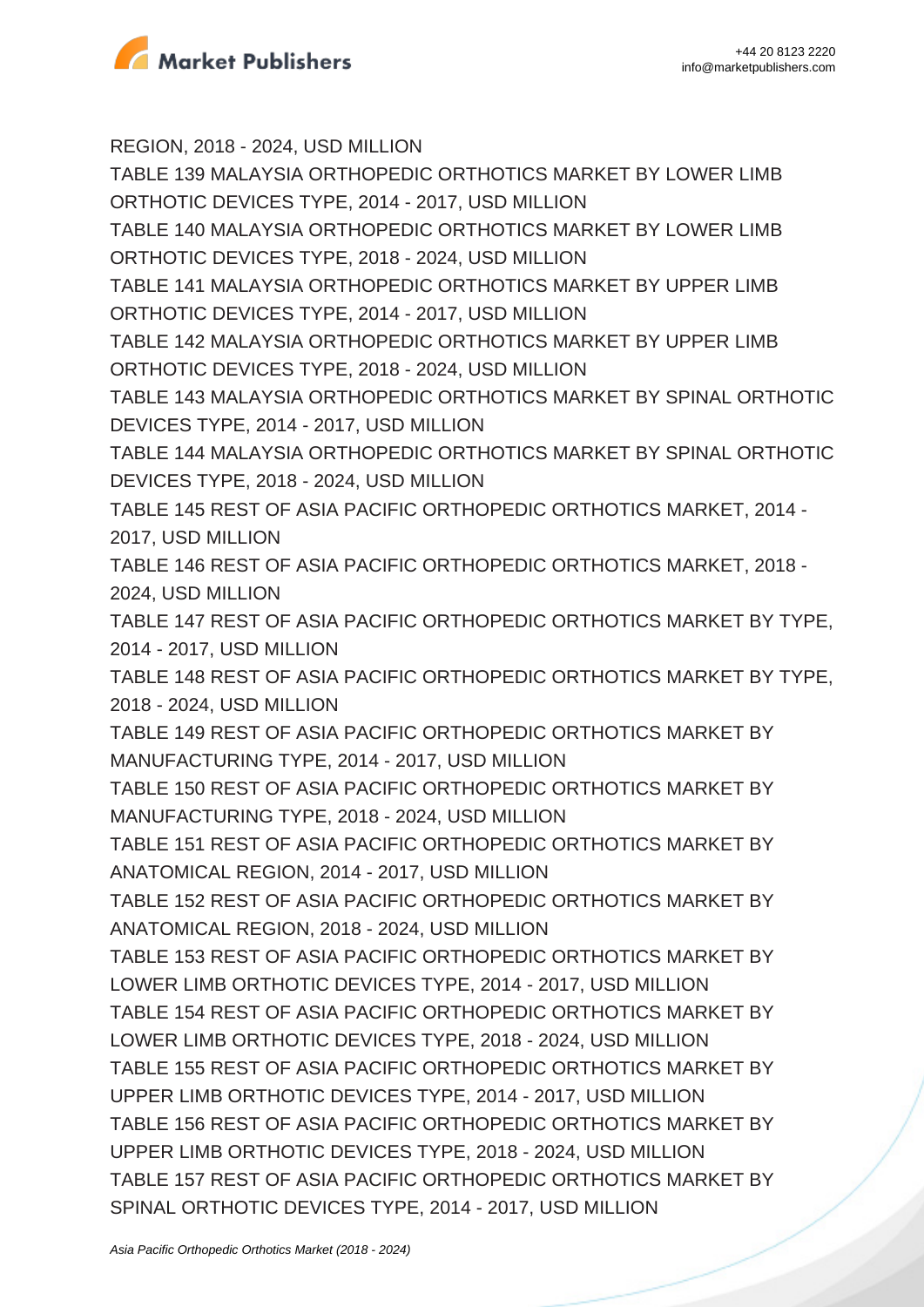

TABLE 158 REST OF ASIA PACIFIC ORTHOPEDIC ORTHOTICS MARKET BY SPINAL ORTHOTIC DEVICES TYPE, 2018 - 2024, USD MILLION TABLE 159 KEY INFORMATION – DJO GLOBAL, INC. TABLE 160 KEY INFORMATION – OTTOBOCK TABLE 161 KEY INFORMATION – ORTHOFIX MEDICAL TABLE 162 KEY INFORMATION – OSSUR TABLE 163 KEY INFORMATION- DEROYAL INDUSTRIES. TABLE 164 KEY INFORMATION – MEDI GMBH & CO. KG TABLE 165 KEY INFORMATION – ZIMMER BIOMET HOLDINGS INC. TABLE 166 KEY INFORMATION – NAKAMURA BRACE CO. LTD. TABLE 167 KEY INFORMATION- THUASNE SA. TABLE 168 KEY INFORMATION – FILLAUER COMPANIES, INC.